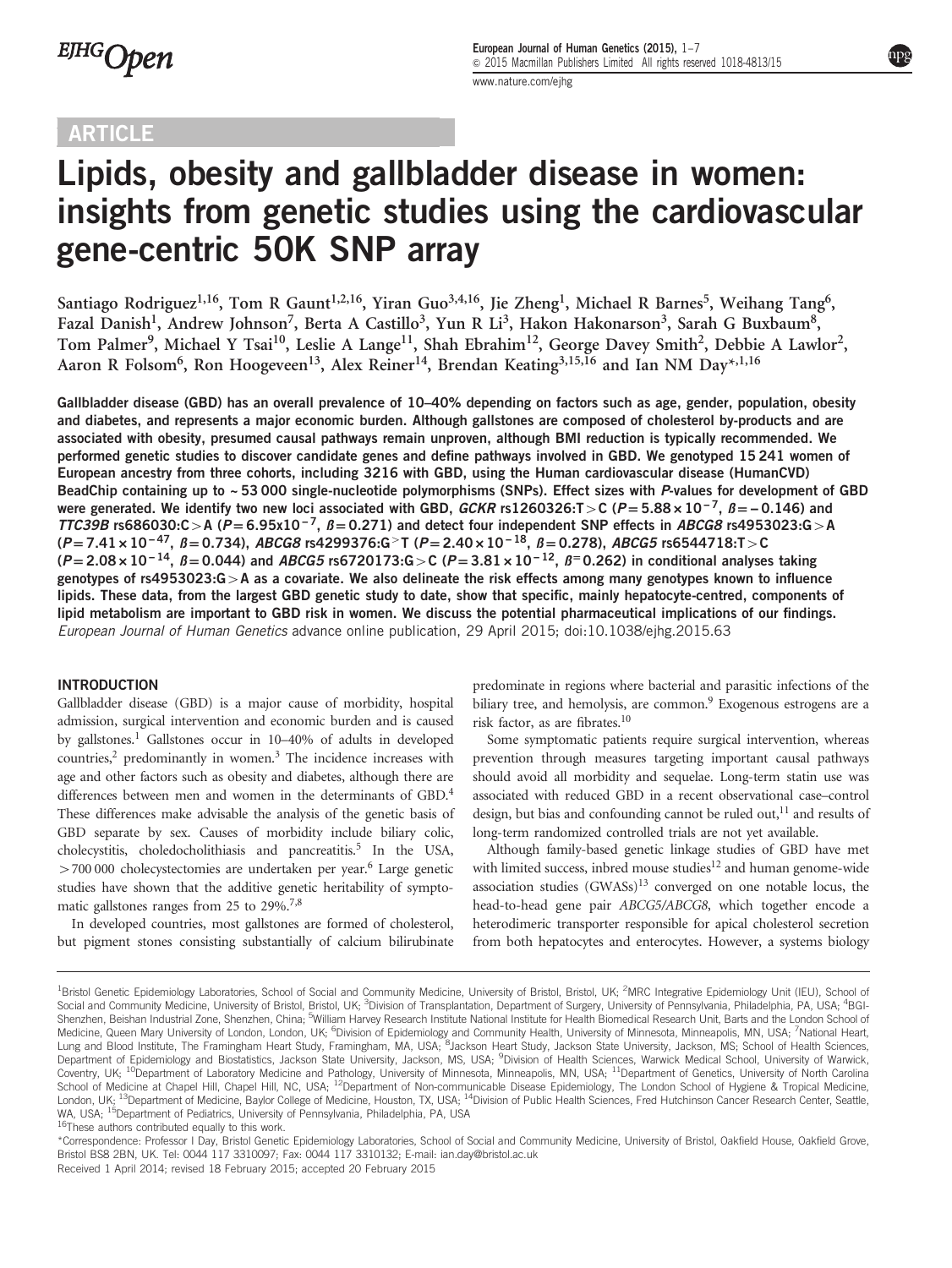view must be taken since liver cell homeostasis compensates lesser absorption (more secretion) with more endogenous cholesterol synthesis.

We therefore conducted a large-scale genetic association study of GBD. This was conducted in women sampled from the general population. This design avoided potential selection bias of genotypes; with high single-nucleotide polymorphism (SNP) density coverage including many loci already well established to be involved in lipid metabolism or obesity. We analyzed our data in relation to this knowledge and interpret the findings in relation to metabolic pathways relevant to GBD.

### MATERIALS AND METHODS

# Study design

Genetic association analyses were conducted in order to identify candidate SNPs associated with GBD. Fine mapping of causal loci and effects of lipids were also considered. Only women were tested as two of the cohorts analyzed included only women. Findings derived from this work will therefore be applicable only to women.

Study descriptions and phenotype definitions are shown in Supplementary Information.

Data Access for the NHLBI Candidate gene Association Resource (CARe). The NHLBI initiated the CARe to create a shared genotype/phenotype resource for analyses of the association of genotypes with phenotypes relevant to the mission of the NHLBI. The resource comprises nine cohort studies funded by the NHLBI including: Atherosclerosis Risk in Communities (ARIC), Cardiovascular Health Study (CHS), Cleveland Family Study (CFS), Coronary Artery Risk Development in Young Adults (CARDIA), Framingham Heart Study (FHS), Jackson Heart Study (JHS), Multi-Ethnic Study of Atherosclerosis (MESA) and the Sleep Heart Health Study (SHHS). A database of genotype and phenotype data was created that includes records for  $\sim$  41 000 study participants with  $\sim 50000$  SNPs from  $>2000$  selected candidate genes. Data from individual cohorts such as ARIC are available to the approved investigators upon submission of data requests through the dbGaP portal.

#### Genotyping and quality control

Genotype quality control characteristics from the three data sets are described in Supplementary Table 2. Genomic control inflation factors (λ) were 1.00 for all three cohorts. Genotyping was performed using the Human cardiovascular disease (HumanCVD) BeadChip (Illumina, San Diego, CA, USA), also known as the ITMAT-Broad-CARe (IBC) array as previously described.14 The ARIC and BWHHS used the IBCv2 array, which contained up to 49 240 SNPs, whereas the WHI used the IBCv3 array, which contained up to 53 400 SNPs (containing the entire v2 content plus an additional  $\sim$  4200 SNPs from updated metabolic GWAS findings in the literature from 2007 to 2008). All SNPs were clustered into genotypes using the Illumina Beadstudio software and subjected to quality control filters at the sample and SNP level, separately within each cohort. Samples were excluded for individual call rates  $\langle 90\% ,$  gender mismatch and duplicate discordance. SNPs were removed for call rates  $<95\%$  or Hardy–Weinberg disequilibrium  $P<10^{-7}$ . Because of the low frequency SNPs included in the design, and the aim to capture low frequency variants of large effect across the large dataset, we filtered only on minor allele frequency (MAF) < 0.01. Following identification of the TTC39B SNP rs581080 in WHI that was absent in IBCv2, all BWHHS samples were genotyped for rs581080 using the KASPar system (KBiosciences, Essex, UK).15

#### Statistical analyses

Only women of European ancestry were included. For each of the three studies, we verified self-reported ethnicity by multidimensional scaling analysis of identity-by-state distances as implemented in PLINK,<sup>16</sup> including HapMap panels as reference standards. After pruning of SNPs in linkage disequilibrium (LD;  $r^2$  > 0.3), Eigenstrat was used to compute principal components (PCs) on the subset of non-excluded individuals for use as covariates in the regression analyses to control for the influence of population admixture.<sup>17,18</sup>

GBD association analysis was performed in each study using an additive genetic model. We performed association analyses using GBD case/control adjusted for age and additionally adjusted for PCs if population structure was evident. Analyses adjusting for BMI were also performed. The λ was calculated in each case–control study and used for within-study correction before metaanalysis. Meta-analysis was performed using a fixed-effect standard error-based approach using METAL (1). The Candidate gene Association Resource (CARe) IBC array studies,19 determined that after accounting for LD, the effective number of independent tests was  $\sim$  20 500 for Europeans producing an experimental or 'array-wide' statistical threshold of  $P = 2.4 \times 10^{-6}$ , respectively, to maintain a false-positive rate of 5%,20 which has been employed in numerous studies to date.<sup>21-24</sup> We also highlight loci significantly associated mumber or independent tests was  $\sim$  20 500 for Europeans producing a experimental or 'array-wide' statistical threshold of  $P = 2.4 \times 10^{-6}$ , respectivel to maintain a false-positive rate of 5%,<sup>20</sup> which has been employe Definemental or array-wide statistical threshold of  $P = 2.4 \times 10^{-6}$ , respectively, maintain a false-positive rate of 5%,<sup>20</sup> which has been employed in merous studies to date.<sup>21-24</sup> We also highlight loci significantly

were examined for independent signals via regression analyses in PLINK.16 A term was added to the regression model including the lead SNP as a covariate, and SNPs within the same candidate gene, or  $\pm 200$  kb if the candidate gene region was <200 kb, were evaluated for maintaining array-wide significance. HDL-adjusted meta-analysis and conditional analysis were performed in the WHI and ARIC cohorts in which individual-level genotype data were available. A locus-specific Bonferroni correction was applied to determine the significance of independent signals.

Regional association plots for the genomic regions associated with GBD were constructed using the online tool LocusZoom [\(http://csg.sph.umich.edu/](http://csg.sph.umich.edu/locuszoom/) [locuszoom/](http://csg.sph.umich.edu/locuszoom/)). When drawing the plots, the genome build HG18 was selected to provide the genome coordinates of SNPs. 1000 Genome CEU was used as<br>the LD population.<br>The variance explained (adjusted  $R^2$ ) by associated SNPs (defined to be with<br>*P*-value <  $1 \times 10^{-4}$  in the primary genetic assoc the LD population.

The variance explained (adjusted  $R^2$ ) by associated SNPs (defined to be with within cohorts with individual-level genotype and phenotype data available (ARIC and WHI) using a linear regression model incorporating the adjustment by covariates of age and three PC's. The average variance explained, weighted by the sample size of each contributing study, is reported.

#### Fine mapping of candidate loci

Fine mapping of candidate loci has been performed using an approach we previously developed (Sequential Sentinel SNP Regional Association Plot, SSS-RAP)25 (software available at [http://apps.biocompute.org.uk/sssrap/sssrap.cgi\)](http://apps.biocompute.org.uk/sssrap/sssrap.cgi). SSS-RAP, together with conditional analysis, was used to identify independent signals. In short, this method is biologically driven and considers the relationship between LD and linear/logistic regression for pairwise SNPs. We adopted the additive model, typical for genes with small effect, and transformed the effect of a sentinel SNP to the predicted effect for a possibly dependent SNP.

There are 77 SNPs in the ABCG5/8 locus designed on the IBC array, thus we used locus-wide significance level of  $0.05/77=6.49 \times 10^{-4}$  as the cutoff for conditional analysis. In the first round conditional analysis, we took genotypes of the lead SNP ( $rs4953023:G>A$ ) in the un-conditional meta-analysis, redid association tests by adjusting its genotypes as a covariate in each individual-level cohort, and meta-analyzed the results. Then in the second round, we extracted the lead SNP of the first round conditional analysis ( $rs4299376:G>T$ ), took the combination of genotypes for SNPs rs4953023: $G$  > A and rs4299376: $G$  > T as a covariate, and repeated the above procedure. We performed third and fourth rounds similarly. Within the ABCG5-8 region, 360 SNPs were analysed from the 1000 genomes database based on 26 different populations from many different worldwide locations [\(http://www.1000genomes.org/](http://www.1000genomes.org/)). A total of 118 SNPs remained after excluding SNPs in perfect LD  $(r^2 = 1)$ . A random subset of SNPs not in the meta-analysis was excluded, with the remaining SNPs analysed using SSS-RAP. The rationale of random exclusion was to keep a representative sample of the study. Using this approach, 10/118 SNPs remained significant as signals in the meta-analysis.

#### Associations of lipid SNPs with GBD

Median - log<sub>10</sub> P-values were analyzed for 65 loci previously reported to associate with plasma lipid levels<sup>26</sup> in comparison with the distribution of median <sup>−</sup> log10 <sup>P</sup>-values generated by 10 000 simulations using random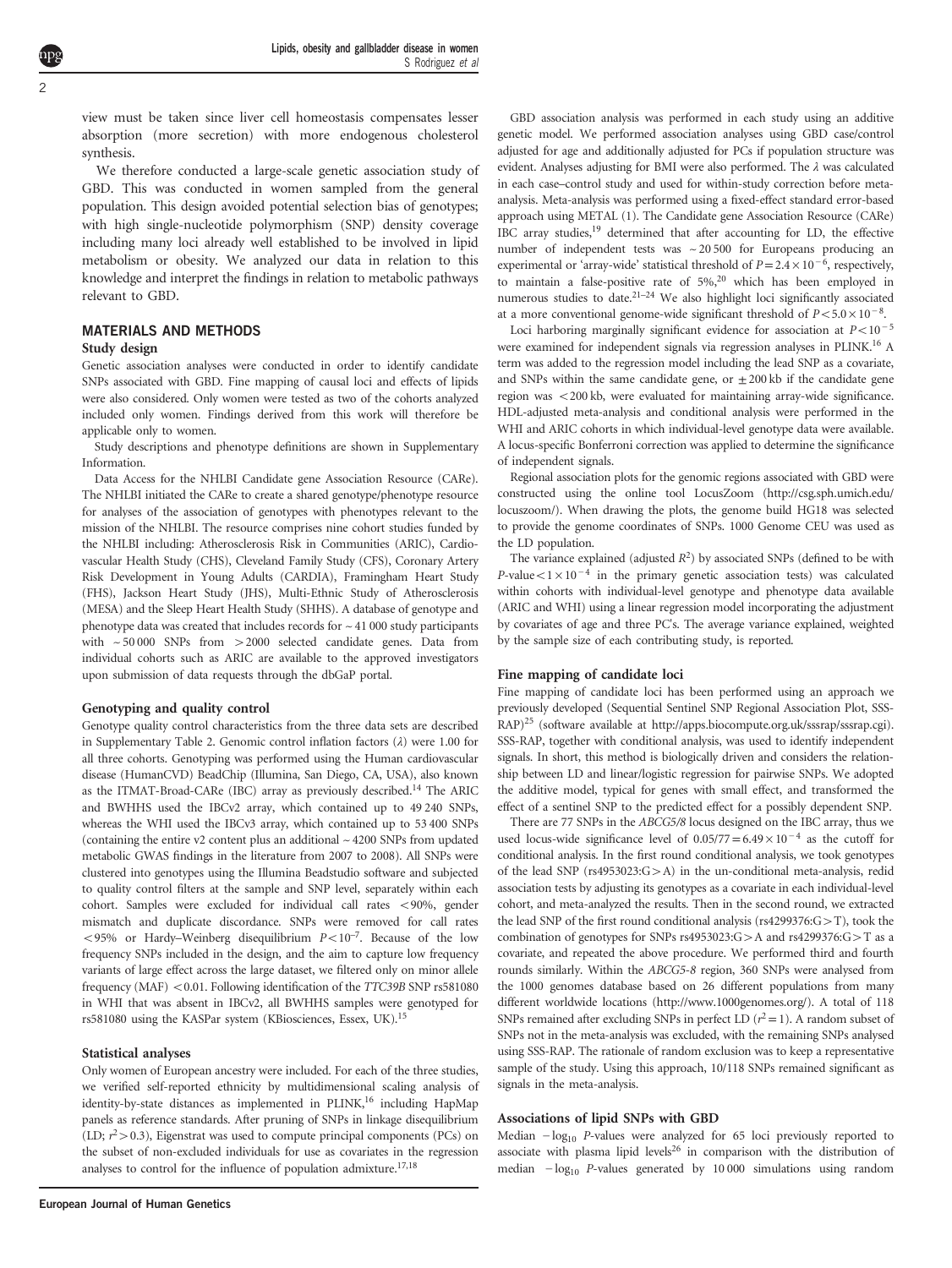<span id="page-2-0"></span>sampling of 65 loci for each set of simulations. These Monte Carlo simulations were performed in R.

Representations of the histogram of median estimates were performed using the 'hist' function in the basic package of R ([http://svn.r-project.org/R/trunk/](http://svn.r-project.org/R/trunk/src/library/graphics/R/hist.R) [src/library/graphics/R/hist.R\)](http://svn.r-project.org/R/trunk/src/library/graphics/R/hist.R), and the quantile–quantile (QQ) plots were also performed in R, but using the 'ggplot2' package [\(http://cran.r-project.org/web/](http://cran.r-project.org/web/packages/ggplot2/index.html) [packages/ggplot2/index.html\)](http://cran.r-project.org/web/packages/ggplot2/index.html).

# RESULTS

# Meta-analysis

Seventeen SNPs with call rates > 95% and Hardy–Weinberg disequilibrium  $(P>10^{-7})$  with MAF  $> 0.01$  showed significant association **RESULTS**<br>Meta-analysis<br>Seventeen SNPs with call rates >95% and Hardy–Weinberg disequi-<br>librium (P>10<sup>-7</sup>) with MAF >0.01 showed significant association<br>with GBD at a level of P≤2.4x10<sup>-6</sup> in our meta-analysis (Table 1). Fourteen of these variants localized to the ABCG5/ABCG8 locus (Table 1), including the strongest signal found in our study (with librium ( $P > 10^{-7}$ ) with MAF > 0.01 showed significant association<br>with GBD at a level of  $P \le 2.4 \times 10^{-6}$  in our meta-analysis (Table 1).<br>Fourteen of these variants localized to the *ABCG5/ABCG8* locus<br>(Table 1), inclu three remaining SNPs corresponded to the genes GCKR and TTC39B Fourteen of these variants localized to the *ABCG5/ABCG8* locus (Table 1), including the strongest signal found in our study (with rs4953023:G > A having the strongest value,  $P = 7.41 \times 10^{-47}$ ). The three remaining SNPs SNPs that showed marginally significant association with GBD at a rs4953023:G>A having the strongest value,  $P=7.41 \times 10^{-4}$ ). The three remaining SNPs corresponded to the genes *GCKR* and *TTC39B* (Table 1). A less stringent threshold of  $P \le 10^{-5}$  revealed 18 more SNPs that showed ma of these variants localized to the ABCG5/ABCG8 locus. The 17 remaining SNPs corresponded to the genes TTC39B, GCKR, C2orf16, CCL20, RUNX1, EIF2B4, MMP24, CYP4F2, RIPK1, ZNF512 and GAA (Supplementary Table 3). The effect sizes and standard errors are also shown in Table 1 and Supplementary Table 3.

As there are two versions of the IBC array used in this study, this resulted in missingness for some SNPs across the cohorts. Table 1 shows the concordance of the direction of the effect found in all three cohorts (ARIC, BWHHS and WHI). There is concordance of direction for nine ABCG5/ABCG8 SNPs, discordance for none, and incomplete information for six (five of the six SNPS were present on the version 3 array only). With regard to the other genes, we found the same direction of effect in all three cohorts for SNPs in GCKR, C2orf16, CCL20, RUNX1, MMP24, CYP4F2, RIPK1 and ZNF512. TTC39B showed incomplete information (Supplementary Table 3).

Results for HDL-adjusted meta-analysis are shown in Supplementary Table 4. In summary, after adjusting for HDL, all of the ABCG5/8 SNPs with the exception of  $rs4148189:C>T$  and  $rs6544713:T>C$  are significant considering the array-wide significance level, whereas TTC39B SNPs are not significant considering the arraywide significance level. Most strong hit for this gene is  $rs686030:C>A$ , with  $P=0.0038$ . GCKR SNP rs1260326 it is still marginally significant F80544/13:1 > C are significant considering the<br>level, whereas *TTC39B* SNPs are not significant wide significance level. Most strong hit for the with  $P = 0.0038$ . *GCKR* SNP rs1260326 it is  $(P = 1.01 \times 10^{-5}$  after the HD SHPs with P-value  $11C39B$  SNPs are not significant considering the array-<br>de significance level. Most strong hit for this gene is rs686030:C > A,<br>th P=0.0038. *GCKR* SNP rs1260326 it is still marginally significant<br>=  $1.$ 

the variance in ARIC (note 11 SNPs are not genotyped in ARIC), while they explain 0.0917 of the variance in WHI (one ABCG5 SNP  $rs4148191:G>T$  was not genotyped in WHI).

# Conditional analyses and regional association plots

Our conventional conditional analysis detected four independent SNP effects in ABCG8/5 rs4953023:G>A, rs4299376:G>T, rs6544718:  $T>C$  and rs6720173: $G>C$  (Supplementary Table 6) A different method to perform conditional analyses (SSS-RAP), after setting  $rs4953023:G>A$  as a top hit (lowest P-value), identified three SNPs  $(rs10208987:T>G, rs4299376:G>T and rs3806470: G>A)$  as possible independent signals associated with GBD. The possible independence among these SNPs was supported by the low pairwise  $r^2$  values observed  $(r^2 < 0.22)$ .

High degrees of heterogeneity when combining the three cohorts and unavailability of individual-level data in BWHHS are possible causes to explain differences between conditional analysis and SSS-RAP results.

Regional association plots are shown in Supplementary Figures 4–15.

|  |  |  | Table 1 Association of SNPs with GBD in the ARIC, BWHHS and WHI IBC array studies |
|--|--|--|-----------------------------------------------------------------------------------|
|  |  |  |                                                                                   |

| Marker name <sup>a</sup> | A1 | A2           | <i>Freq1</i> | Effect    | <b>SE</b> | P-value                | Direction | HetChiSq    | HetPVal | <b>CHR</b>     | $Hg18$ _bp | Gene         | GeneAnno                       |
|--------------------------|----|--------------|--------------|-----------|-----------|------------------------|-----------|-------------|---------|----------------|------------|--------------|--------------------------------|
| rs4953023                | a  | g            | 0.0657       | 0.7335    | 0.051     | $7.41 \times 10^{-47}$ | $^{+++}$  | 7.219       | 0.02706 | 2              | 43927504   | ABCG8        | Intron                         |
| rs6756629                | a  | g            | 0.0651       | 0.6297    | 0.0682    | $2.54 \times 10^{-20}$ | $+nn$     | 0           |         | 2              | 43918594   | <i>ABCG8</i> | Near-gene-5                    |
| rs4299376                |    | g            | 0.6846       | 0.278     | 0.0318    | $2.40 \times 10^{-18}$ | $^{+++}$  | 5.848       | 0.05371 | 2              | 43926080   | <i>ABCG8</i> | Intron                         |
| rs10208987               |    | g            | 0.9208       | $-0.3678$ | 0.049     | $6.37 \times 10^{-14}$ | $---$     | 2.587       | 0.2743  | 2              | 43896639   | ABCG5        | Intron                         |
| rs10439467               |    | C            | 0.0616       | 0.3825    | 0.0546    | $2.55 \times 10^{-12}$ | $^{+++}$  | 8.025       | 0.01809 | 2              | 43901850   | ABCG5        | Intron                         |
| rs6720173                | C  | g            | 0.1585       | 0.2618    | 0.0377    | $3.81 \times 10^{-12}$ | $^{+++}$  | 1.63        | 0.4426  | 2              | 43893905   | ABCG5        | Coding-nonsynon, cds-reference |
| rs6709904                | a  | g            | 0.8846       | $-0.3729$ | 0.0546    | $8.10 \times 10^{-12}$ | $-nn$     | 0           |         | 2              | 43933828   | <i>ABCG8</i> | Intron                         |
| rs4953019                | a  | g            | 0.0749       | 0.3266    | 0.0506    | $1.11 \times 10^{-10}$ | $^{+++}$  | 2.523       | 0.2832  | 2              | 43896897   | ABCG5        | Intron                         |
| rs2278357                |    | C            | 0.1607       | 0.2379    | 0.0374    | $2.10 \times 10^{-10}$ | $^{+++}$  | 2.093       | 0.3512  | 2              | 43893343   | ABCG5        | Untranslated                   |
| rs10201851               |    | C            | 0.8821       | $-0.2565$ | 0.0427    | $1.82 \times 10^{-9}$  | $---$     | 3.601       | 0.1652  | 2              | 43900089   | ABCG5        | Intron                         |
| rs6544713                | a  | g            | 0.3125       | $-0.2385$ | 0.0401    | $2.69 \times 10^{-9}$  | $-nn$     | 0           |         | 2              | 43927385   | ABCG8        | Intron                         |
| rs4148189                |    | $\mathsf{C}$ | 0.113        | 0.2446    | 0.0432    | $1.54 \times 10^{-8}$  | $^{+++}$  | 3.423       | 0.1806  | 2              | 43901034   | ABCG5        | Intron                         |
| rs4148191                | a  | C            | 0.0721       | 0.5056    | 0.0948    | $9.52 \times 10^{-8}$  | $n+n$     | $\Omega$    |         | 2              | 43896408   | ABCG5        | Intron                         |
| rs4148196                | C  | g            | 0.8364       | $-0.2484$ | 0.0475    | $1.73 \times 10^{-7}$  | $-nn$     | $\mathbf 0$ |         | $\overline{c}$ | 43891418   | ABCG5        | 3 downstream                   |
| rs1260326                |    | C            | 0.4144       | $-0.1463$ | 0.0293    | $5.88 \times 10^{-7}$  | $- - n$   | 3.152       | 0.2068  | 2              | 27584444   | GCKR         | Coding-nonsynon, cds-reference |
| rs686030                 | a  | C            | 0.8581       | 0.271     | 0.0546    | $6.95 \times 10^{-7}$  | $+nn$     | $\Omega$    |         | 9              | 15294782   | TTC39B       | Intron                         |
| rs661048                 | a  | g            | 0.8663       | 0.2664    | 0.0561    | $2.04 \times 10^{-6}$  | $+nn$     | $\circ$     |         | 9              | 15287629   | TTC39B       | Intron                         |

Abbreviations: ARIC, Atherosclerosis Risk in Communities; CHR, chromosome; GBD, gallbladder disease; IBC, ITMAT-Broad-CARe; SNP, single-nucleotide polymorphism.<br>Marker name is SNP name; A1 is allele 1 (ref allele); A2 is a indicates no data available for that particular SNP. Cohorts are in order, WHI/ARIC/BWHHS. HetChiSq = heterogeneity test statistic, HetPVal = heterogeneity P-value. Gene, gene name, GeneAnno

location of the SNP within the gene.<br><sup>a</sup>Full names of these SNPs are rs4953023 (NT\_022184.16:g.27700742G>A), rs6756629 (NT\_022184.16:g.27691832G>A), rs4299376 (NT\_022184.16:g.27699318G>T), rs10208987 (NT\_022184.16:g.27669877T>G), rs10439467 (NT\_022184.16:g.27675088C>T), rs6720173 (NT\_022184.16:g.27667143G>C), rs6709904 (NT\_022184.16:g.27707066A>G),<br>rs4953019 (NT\_022184.16:g.27670135G>A), rs2278357 (NT\_022184.16:g.27666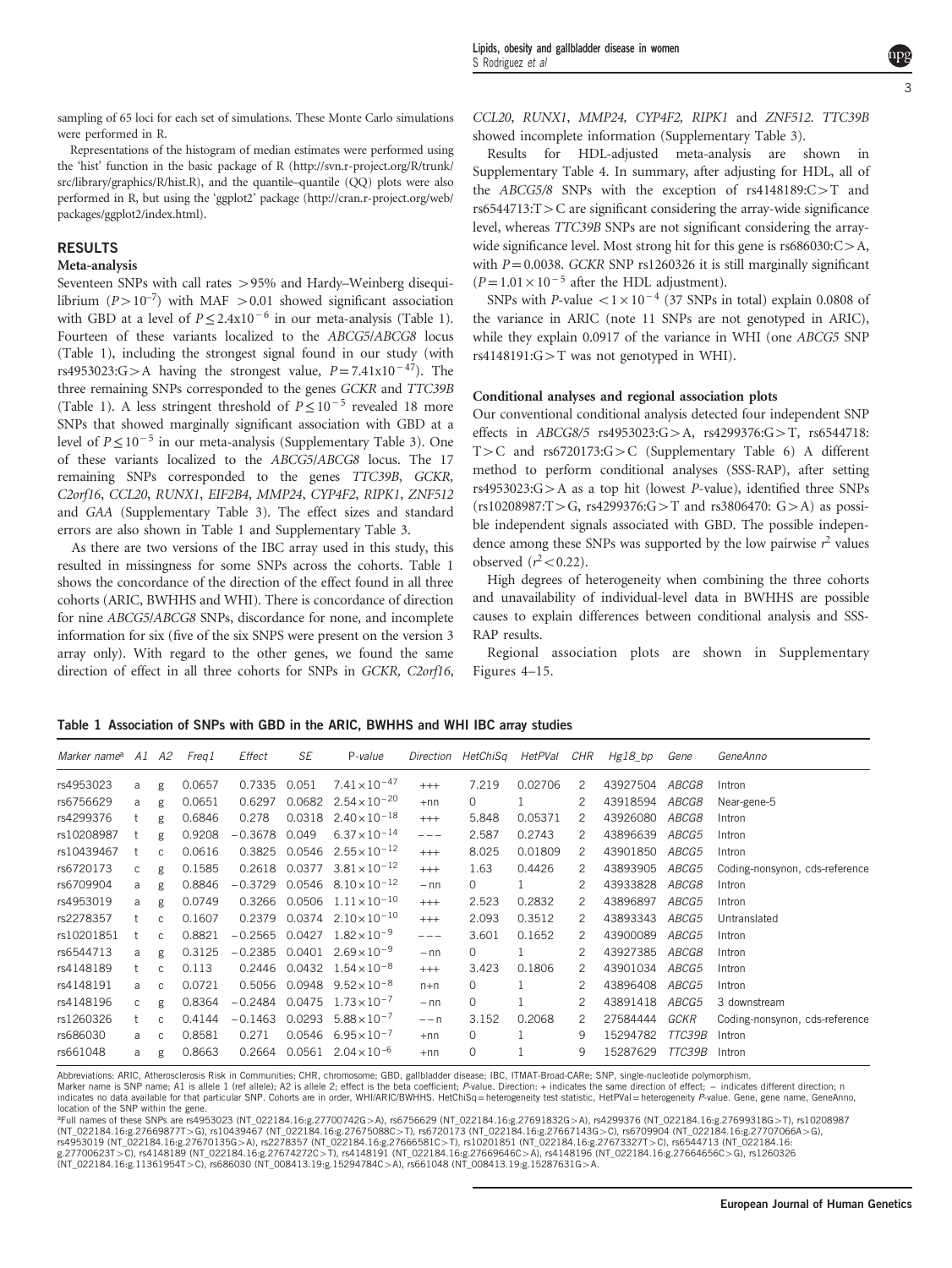#### LD involving loci significantly associated with GBD

LD results for loci significantly associated with GBD are shown in Supplementary Information.

### Analyses of loci in lipid pathway

From the 95 independent loci previously reported to be associated with blood lipid levels,  $26$  it was possible to subject 65 to a test using IBC array data (Supplementary Table 5). Figure 1a shows the QQ plots relating the distribution of significant associations for GBD observed for SNPs representing 65 independent loci previously reported to associate with plasma lipid levels, compared with a random set. Out of 65 SNPs, 59 showed an observed P-value above the expected P-value in a QQ plot. The observed distribution (for lipid-associated loci) was significantly different than the expected distribution (for a random set). This is in accordance with a combined effect of these SNPs both on GBD and on plasma lipid levels variation.

Figure 1b shows results for Monte Carlo simulations analyzing the median − log<sub>10</sub> P-value of 10 000 samples of groups of 65 random SNPs in IBC. The observed median value for the 65 lipid-associated





b Histogram of estimate 65 median 10000 times

Figure 1 Pathway analysis relating GBD with SNPs associated with plasma lipid levels. (a) GBD QQ plot for SNPs representing 65 independent loci reported in a published study to influence plasma lipid levels. (b) Monte Carlo analysis of the median log10 P-value when sampling 65 SNPs at random from our IBC array meta-analysis (excluding SNPs with MAF  $<$  0.05), 10 000 random samplings. The observed median was 1.49. The median observed for the lipid set (b) was  $1.06$  (mean =  $1.07$ , SD =  $0.19$ ).

loci was 1.06 (mean = 1.07, SD = 0.19). A median  $-\log_{10} P$ -value greater than that observed for the lipid loci set was only observed in 1.7% of random samplings.

In our analysis, a handful of loci influencing either LDLc or triglycerides showed the most prominent associations with GBD. Specifically, these were rs4299376:G > T in ABCG5/ABCG8 (see above); rs2081687:T > C in CYP7A1 (our proxy rs8192870:T > G has an  $r^2 = 0.806$  with rs2081687:T > C, P = 0.021 for GBD); rs5756931: A > G in PLA2G6 (our proxy rs4820314:C > T  $r^2 = 0.661$ , P = 0.0022 for GBD);  $rs28385705:T>C$  in *PCSK9* ( $P=0.011$ ) and  $rs483140$ : G > C in *LIPC* ( $P=0.0037$ ). Details about all the associations are presented in Supplementary Table 3.

### Pathway analysis

Tissue expression and pathway rationale were evaluated to support the associated gene loci reported in [Table 1](#page-2-0). We consulted a recent survey of tissue expression by RNA sequencing<sup>27</sup> for transcripts showing particularly relevant expression to GBD. We noted that CCL20 (highest expression in gallbladder), ABCG5, ABCG8, CYP4F2, GCKR, RUNX1 and TTC39B all showed predominant expression in hepatobiliary and gastrointestinal tissues, providing biological support for a role in GBD. Extending our analysis further, we used GeneGO Metacore (Thomson Reuters, New York, NY, USA) to evaluate the 13 genes for direct interaction with 142 genes previously linked to GBD in the literature by Medical Subject Headings terms. Five genes (ABCG5, ABCG8, CCL20, RUNX1 and CYP4F2) showed direct interaction with genes linked to GBD by MESH in a network of directly interacting genes. Notably, the RUNX1 gene interacts directly with 13 other GBD-linked genes, whereas CCL20 interacts with three GBD-linked genes, suggesting multiple levels of biological support for both genes. Supplementary Figures 2 and 3 show a sub-network from this analysis based only on direct interactors of the genes reported in this study.

### Analysis of potential pharmacologic targets

Five of the novel genes reported here have available small molecule modulators (mainly inhibitory or binding) based on a query of the ChEMBL database [\(www.ebi.ac.uk/chembldb/](www.ebi.ac.uk/chembldb/)). The genes are listed with the number of tool compounds in brackets: CYP4F2 (7), GAA (drugged, 22256), GCKR (68), RUNX1 (7437), TPH (4). As the differing number of tool compounds indicates, some of these targets are likely to be the focus of pre-existing drug development and projects may still be ongoing or terminated. Once molecular properties of these compounds are considered to have a favorable profile, particularly concerning the required direction of therapeutic effect, they could be investigated in animal models of GBD. Some specific candidate molecules are discussed further below.

#### Other relevant phenotypes

Supplementary Table 4 shows the values observed for cases and controls in BWHHS, ARIC and WHI in relation to relevant covariates for the interpretation of our meta-analysis. Significant differences were observed between cases and controls for both age and BMI in all three cohorts, with the exception of WHI in relation to age. This is in accordance with the known relation between these variables and GBD. However, no significant differences were observed between cases and controls in relation to height, hormone replacement therapy and statin use. Significant differences were observed for diabetes status in ARIC and WHI but not in BWHHS.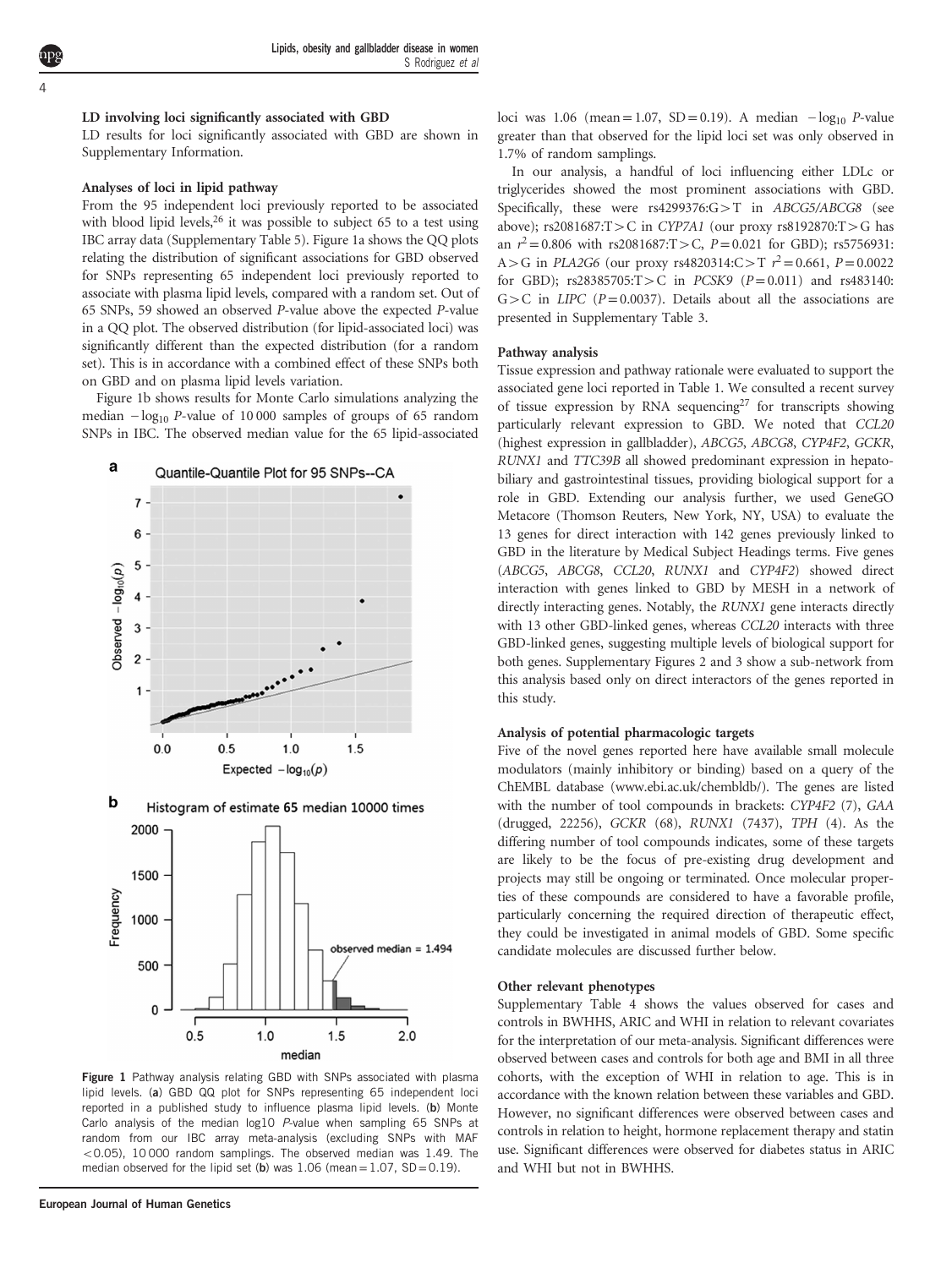# **DISCUSSION**

GBD is a common disease, with  $>700 000$  cholecystectomies performed in the United States alone per year at a cost of approximately \$6.5 billion.<sup>6</sup> This study, the largest genetic epidemiological analysis of GBD conducted to date, shows that a substantial number of genotypes, which associate with plasma lipid levels, also associate with risk of GBD in women of European ancestry. Taken together with some of their known functions, these data provide evidence of causal contributions of metabolic pathways involving both cholesterol, intermediary metabolism of fats, carbohydrates, and phospholipids in relation to GBD. Overall, this systems genetics analysis, by establishing causality of associations, shows that appropriate approaches to reduction of total cholesterol including reduction of carbohydrate and triglyceride substrate availability to the hepatocyte, should result in a decrease in risk of GBD.

Discussion about the relevance of phenotypic definitions of GBD based on questionnaires is shown in Supplementary Information.

From our examination of up to  $\sim$  53 000 SNPs included in the IBC array analysis, the most prominent SNPs, which reached array-wide significance, were at the ABCG5/ABCG8 locus [\(Table 1](#page-2-0)). Signals in this locus, at such small P-values, are reassuring as it is a known positive control for GBD. The high density of SNP coverage of this locus in IBC compared with conventional GWAS arrays, combined with the large number of cases, allowed us to show conclusively (based on the absence of LD and retention in a combined model for variable selection) the presence of several mutually independent signals in known functional sites. Our leading SNP, rs4953023:G > A large number of cases, allowed us to show conclusively (based on the absence of LD and retention in a combined model for variable selection) the presence of several mutually independent signals in known functional sites. previously reported  $rs11887534:G>C$  (NM\_022437.2(ABCG8):  $c.55G>C$  (p.Asp19His). This amino-acid variant is believed to be a functional SNP, which increases cholesterol secretion and hence the risk of super-saturation of bile. The rs4299376: $G > T$  variant, also in ABCG8, tags an independent effect, possibly reflecting an earlier report of NM\_022437.2(ABCG8):c.161A > G (p.Tyr54Cys) ( $r^2 \sim 0.2$  between  $rs4299376:G>T$  and  $rs4148211:A>G$  in Europeans) on GBD in Taiwanese. Two further independent SNPs were identified in ABCG5, rs10439467:C>T in intron 10 and rs6720173:G>C NM\_022436.2  $(ABCG5)c.1810C > G$  (p.Gln604Glu). The ABCG5/ABCG8 transporter is important in regulating biliary cholesterol. Our identification of further new alleles at this locus influencing gallstone risk emphasises that an approach, which might target cholesterol secretion directly, could be useful in GBD prevention, though adverse effects on TC and LDLc levels would need to be avoided or countered. However, it does not prove that reduction of total cholesterol will be successful, as sequestration anywhere away from the biliary tree might have no consequence for GBD risk. Furthermore, the impact of ABCG5/ ABCG8 is much greater in GBD than it is on LDLc levels. ABCG8 does emerge in lipid GWAS but with a small effect, apparently because the hepatocyte compensates increased secretion by increasing cholesterol synthesis.

A pathway analysis of the gene loci reported here highlighted extensive connectivity between ABCG5, ABCG8, RUNX1, CCL20 and nuclear hormone receptors (PPARG, PPARD, LXRA and RAR) with important roles in lipid homeostasis. The influence of thiazolidinedione drugs on gallstones has not been extensively studied, although two preclinical studies of pioglitazone conflict, a study by Al-Azzawi et al.<sup>28</sup> showed a drug induced increase in gallbladder volume leading to increased gallstone formation in mice, whereas another study showed that the drug reduced gallstone formation in rats, by the action on retinol-binding protein-4.29 Our findings highlight the potential therapeutic importance of the network of interactions

between members of the PPAR family, ABCG5/8, CCL20 and RUNX1. We evaluated all the associated loci for evidence of small molecule druggability (Supplementary Methods). The protein products of several loci reported here are potentially druggable, but RUNX1 (Runt-related transcription factor 1) may be of immediate interest in a novel target for GBD. RUNX1 has an osteogenic role in the pathology of osteoarthritis, which was downregulated by a thienoindazole molecule (TD-198946) recently described by Yano et al.<sup>30</sup> RUNX1 may also have a role in atherosclerotic plaque formation.<sup>31</sup> It is intriguing to speculate that RUNX1 may have a similar role in the gallstone matrix in GBD.

Our pathway analysis relies on prior knowledge of gene function; however, we also describe potentially important associations in several highly novel genes of unknown function. A strong genetic signal is reported in  $TTC39B$  (rs686030:C > A), at array-wide significance, the first report implicating this locus in GBD. A variant in tetratricopeptide repeat domain 39B ( $TTC39B$ ) at 9p22, rs581080: $C > G$ , has been associated with levels of HDL cholesterol and with genotypeexpression association in the Global Lipids Consortium.26 Lower TTC39B transcript levels and higher HDL cholesterol are evident in humans<sup>32</sup> and knockdown of TTC39B in murine models also showed a clear increase in HDL.<sup>26</sup> The function of TTC39B is unknown; however, the gene shows predominant gastrointestinal expression and the gallbladder was the second most highly expressed tissue after the skin, providing further support for a role of this novel gene in GBD. Our results showing that the TTC39B association is attenuated after HDL adjustment are consistent with HDL either mediating the association with GBD or acting as a confounder. Further studies are required to elucidate this.

Therapeutic implications of our findings are shown in Supplementary Information.

Discussion about our combined analysis of 65 independent loci for blood lipid levels and GBD is presented in Supplementary Information.

An overall system, from the perspective of the gallbladder, can be described as three loops ([Figure 2\)](#page-5-0): first and most proximal, the enterohepatic cholesterol circulation; second, the loops of hepatocyte cellular homeostasis of cholesterol (and intermediary metabolism); and more distally, the total body status and turnover of lipids. Each known genetic perturbation represents an experiment of nature showing the likely directional outcome of an equivalent environmental or pharmacological intervention, similar to the causal role reported for IL6R in relation to coronary heart disease.<sup>33</sup> It is evident from the above that enhancing cholesterol breakdown, reducing synthesis and reducing reuptake from plasma should reduce GBD risk, although the third strategy would not be attractive from a vascular perspective. It is notable that fibrate usage to reduce plasma triglycerides, increases GBD risk apparently through increasing cholesterol synthesis and hence flux through the biliary tree. The LIPC and GCKR data suggest that reducing substrate availability for endogenous cholesterol synthesis should also be effective in modifying GBD risk.

Overall, these systems genetic analyses show that regulation of hepatocyte cholesterol and intermediary metabolism exert causal effects in GDB risk in women. For pragmatic reasons, we only included women in our study and results may therefore only generalise to women. Further studies in cohorts of men with similar sample sizes would be required to extend our findings in men. Preventive measures, dietary and pharmacological, should meet with success considering the genetic evidence presented here that the observed associations are causal.

5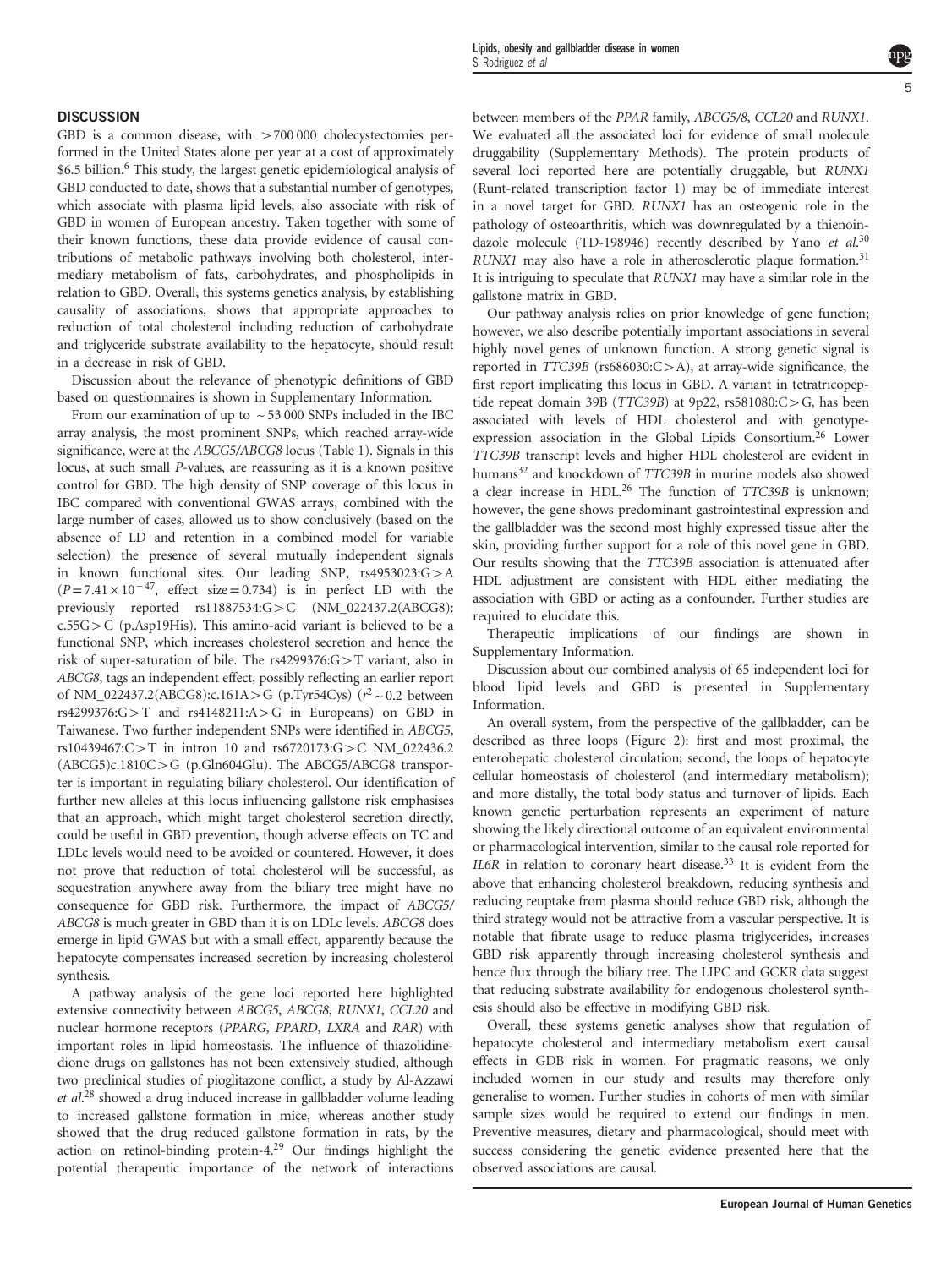<span id="page-5-0"></span>

Figure 2 Gallbladder-centric view of cholesterol system. The cholesterol system can be described as three loops from a gallbladder-centric perspective. These are the enterohepatic cholesterol circulation, the loops of hepatocyte cellular homeostasis of cholesterol (and intermediary metabolism) and the total body status and turnover of lipids. Enhancing cholesterol breakdown, reducing synthesis and reducing reuptake from plasma should reduce gallstone risk.

# CONFLICT OF INTEREST

The authors declare no conflict of interest.

### ACKNOWLEDGEMENTS

The CARe Consortium wishes to acknowledge the support of the National Heart, Lung, and Blood Institute and the contributions of the research institutions, study investigators, field staff and study participants in creating this resource for biomedical research (NHLBI contract number HHSN268200960009C). The following nine parent studies have contributed parent study data, ancillary study data and DNA samples through the Massachusetts Institute of Technology—Broad Institute (N01-HC-65226) to create this genotype/phenotype database for wide dissemination to the biomedical research community: the ARIC study, the CHS, the CFS, the Cooperative Study of Sickle Cell Disease (CSSCD), the CARDIA study, the FHS, the JHS, the MESA and the SHHS.

ARIC: The ARIC study is carried out as a collaborative study supported by National Heart, Lung and Blood Institute contracts (HHSN268201100005C, HHSN268201100006C, HHSN268201100007C, HHSN268201100008C,

European Journal of Human Genetics

HHSN268201100009C, HHSN268201100010C, HHSN268201100011C and HHSN268201100012C), R01HL087641, R01HL59367 and R01HL086694; National Human Genome Research Institute contract U01HG004402; and National Institutes of Health contract HHSN268200625226C. We thank the staff and participants of the ARIC study for their important contributions. Infrastructure was partly supported by Grant Number UL1RR025005, a component of the National Institutes of Health and NIH Roadmap for Medical Research.

BWHHS: The BWHHS is supported by funding from the British Heart Foundation (BHF) and the Department of Health Policy Research Programme (England). HumanCVD genotyping of the BWHHHS was funded by the BHF (PG/07/131/24254).

WHI: The WHI program is funded by the National Heart, Lung and Blood Institute, National Institutes of Health, US Department of Health and Human Services through contracts N01WH22110, 24152, 32100-2, 32105-6, 32108-9, 32111-13, 32115, 32118-32119, 32122, 42107-26, 42129-32, and 44221.

The UK Medical Research Council (MRC) and the University of Bristol provide core funding for the MRC Centre of Causal Analyses in Translational